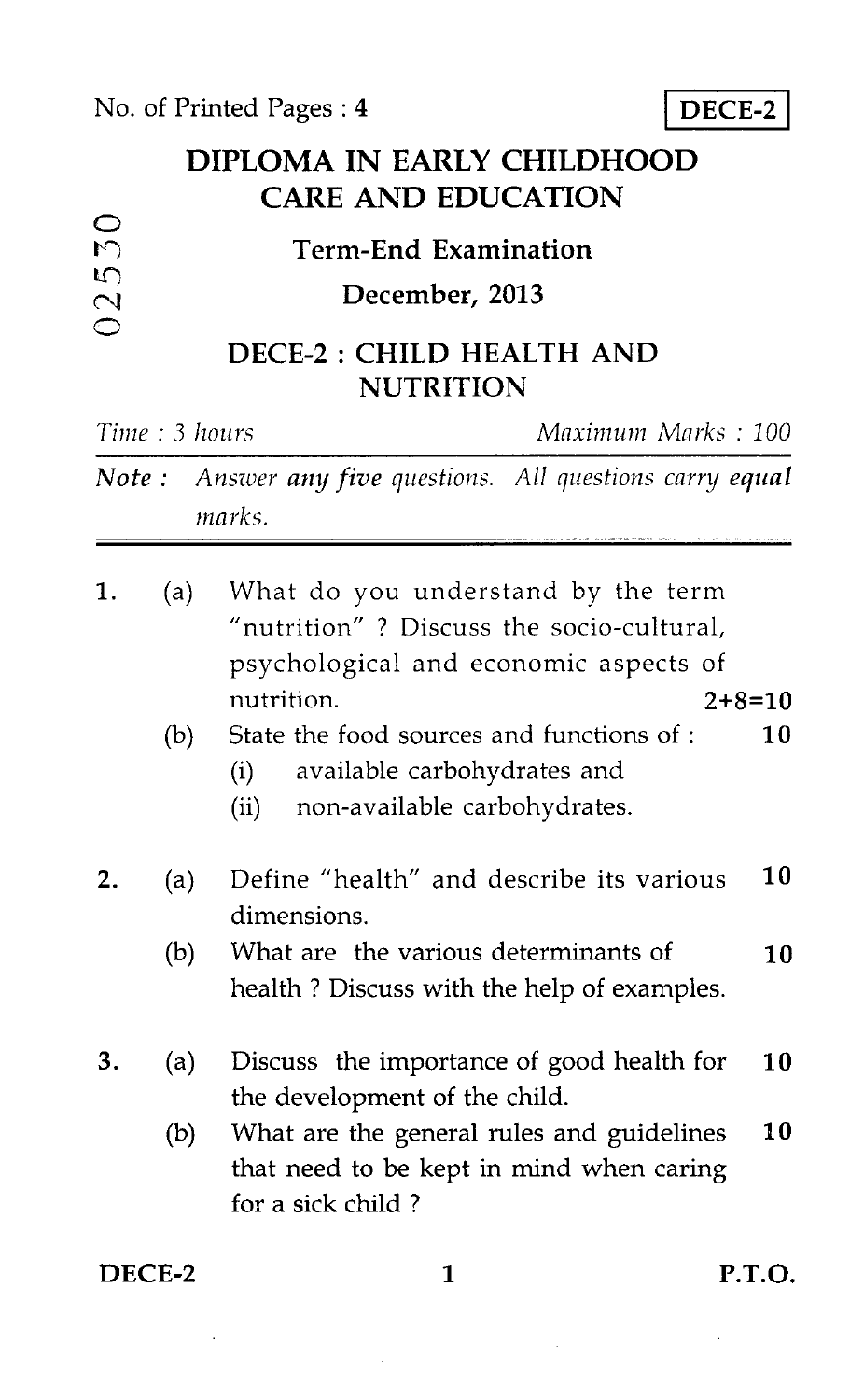- 4. (a) Why is it important to ensure that the 10 preschooler's diet provides sufficient quantities of (i) iron and (ii) calcium ? What food items should be included in the childs diet to ensure the same ?
	- (b) What factors should be kept in mind when  $10$ planning meals for toddlers ?
- 5. (a) Why do the needs for the following go up  $10$ in pregnancy ?
	- (i) Energy
	- (ii) Proteins
	- (iii) B Vitamins
	- (iv) Iron
	- (v) Calcium
	- (b) Discuss the heavy price of maternal 10 malnutrition.
- 6. Describe the clinical features, causes, treatment and prevention of any two of the following :  $10+10$ 
	- (a) Rickets
	- (b) Scurvy
	- (c) Fluorosis
- 7. Write short notes (in about 300 words each) on any two of the following :  $10+10$ 
	- (a) First aid for fractures and burns
	- (b) Major disorders during pregnancy
	- (c) Objectives and beneficiaries of any two major nutrition programmes

DECE-2 2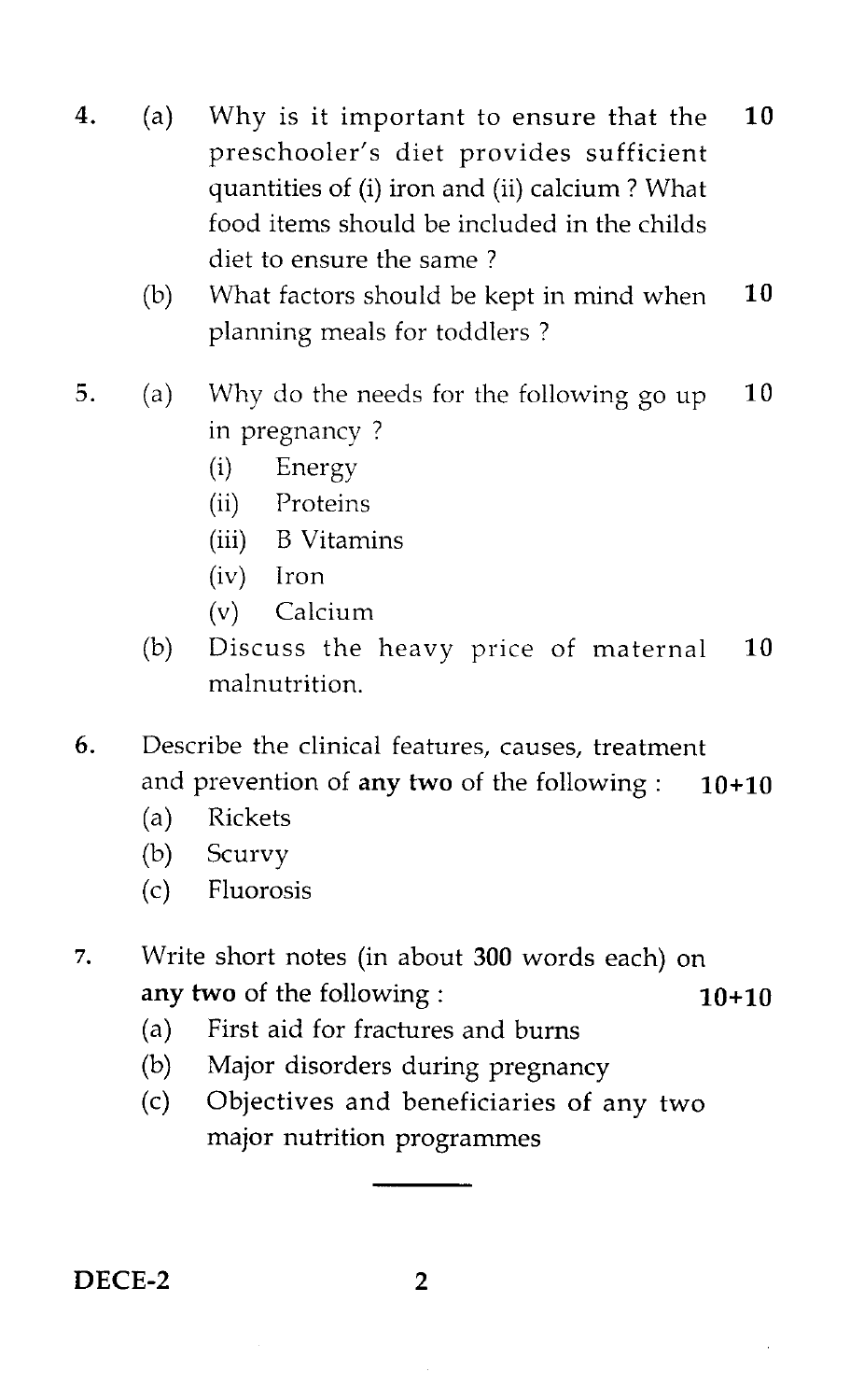# डी.ई.सी.ई.-2

# प्रारंभिक बाल्यावस्था देखभाल एवं शिक्षा में डिप्लोमा

#### सत्रांत परीक्षा

## दिसम्बर, 2013

## डी.ई.सी.ई.-2: बाल स्वास्थ्य और पोषण

समय: 3 घण्टे

अधिकतम अंक : 100

**नोट : किन्हीं पाँच** प्रश्नों के उत्तर दीजिए। सभी प्रश्नों के अंक **समान** हैं।

| 1. | (a) | 'पोषण' शब्द से आप क्या समझते हैं ? पोषण के                   |    |
|----|-----|--------------------------------------------------------------|----|
|    |     | सामाजिक-सांस्कृतिक, मनोवैज्ञानिक और आर्थिक                   |    |
|    |     | $2+8=10$<br>पहलुओं की चर्चा कोजिए।                           |    |
|    | (b) | निम्नलिखित के खाद्य स्रोत और कार्य बताइए:                    | 10 |
|    |     | उपलब्ध कार्बोज़ और<br>(i)                                    |    |
|    |     | अनुपलब्ध कार्बोज<br>(ii)                                     |    |
| 2. | (a) | 'स्वास्थ्य' शब्द को परिभाषित कोजिए और इसके विभिन्न           | 10 |
|    |     | आयामों का वर्णन कीजिए।                                       |    |
|    | (b) | स्वास्थ्य के विभिन्न निर्धारक कौन से हैं?  उदाहरणों को       | 10 |
|    |     | सहायता से चर्चा कीजिए।                                       |    |
| 3. | (a) | बच्चे के विकास के लिए अच्छे स्वास्थ्य के महत्व को            | 10 |
|    |     | चर्चा कीजिए।                                                 |    |
|    | (b) | बीमार बच्चे की देखभाल करते समय ध्यान रखने योग्य              | 10 |
|    |     | सामान्य सिद्धातों और मार्गदर्शी निर्देशों के बारे में बताइए। |    |
|    |     |                                                              |    |

DECE-2

P.T.O.